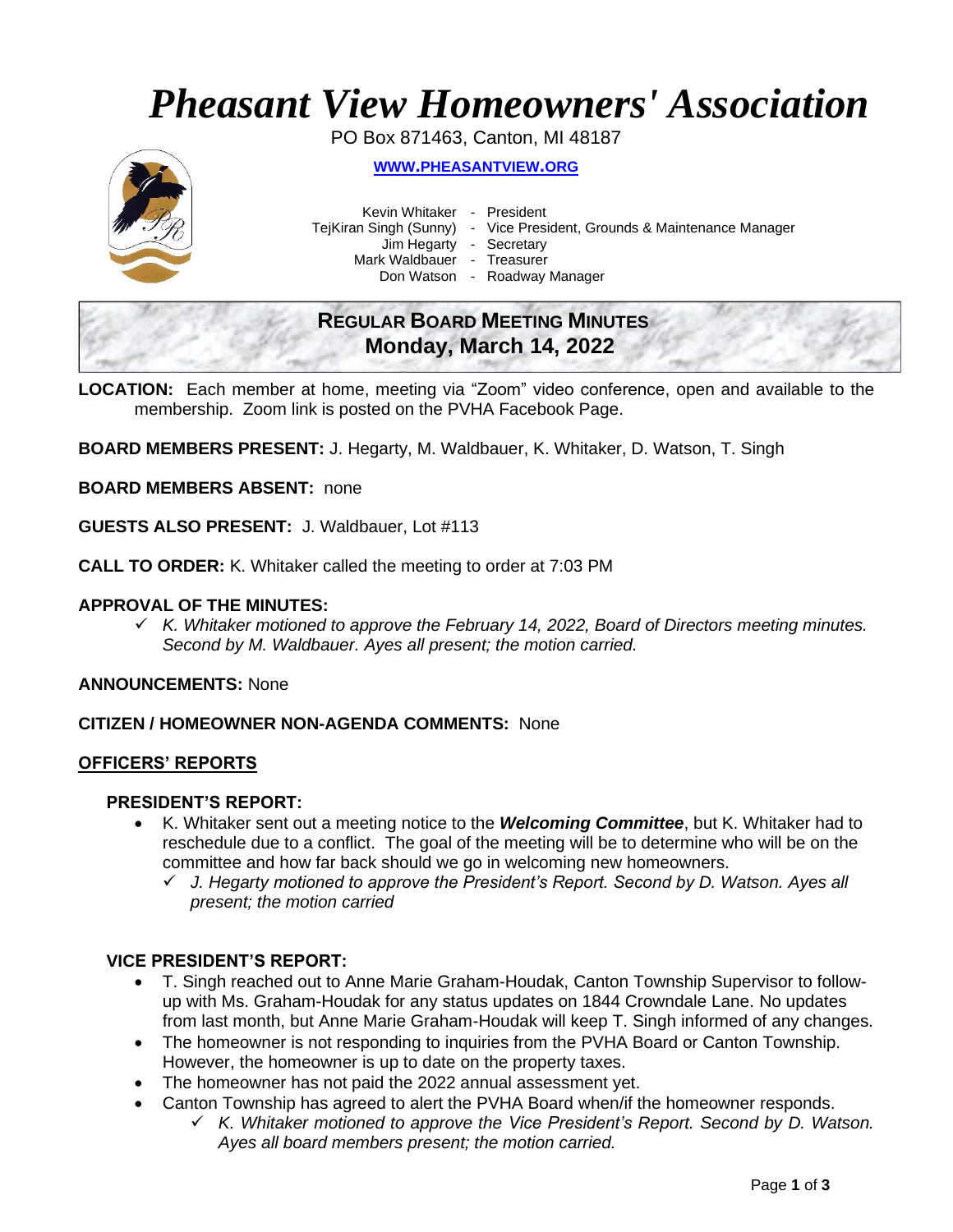## **SECRETARY'S REPORT:**

- J. Hegarty received a confirmation from our attorney, Tracy Danner-Bond that clarified the following:
	- o The *Articles of Incorporation* need the approval of the majority of the homeowners. Which means we need 82 homeowners to approve the Articles of Incorporation
	- o The *Declaration of the Covenants and Restrictions* must be approved by 80% of the homeowners. Which means we need 130 homeowners to approve the updated C&R's.
	- o However, we currently have 11 homeowners that are not eligible to vote due to delinquent assessments. Therefore, we need 121 homeowners to approve the updated C&R's.
- J. Hegarty will take the lot numbers and the map and break it up into 3-4 sections so we can begin the door-to-door canvassing of homeowners that have not voted yet.
- J. Waldbauer suggested using an iPad to gather the votes when we go door-to-door. That way, we will get accurate information, name, phone, email, etc., from the homeowners.
- Based on the current vote tally and assuming all homeowners are paid in full, we need 14 more votes for the *Articles of Incorporation and* 63 more votes for the *Declaration of the Covenants and Restrictions.*
- J. Hegarty will populate the forms with the Addresses and Lot Numbers to make it easy when we go door-to-door.
	- ✓ *K. Whitaker motioned to approve the President's Report. Second by T. Singh. Ayes all present; the motion carried.*

## **TREASURER'S REPORT:**

- M. Waldbauer shared that we have a positive balance of \$73,000 and are still collecting annual assessments.
- J. Hegarty asked M. Waldbauer about the check for Lot #138. M. Waldbauer clarified that Bank of America refused the deposit and returned the check due to perceived tampering. We shredded the check, and a second check was tendered for deposit.
- Lot #76 only paid \$500 for their Annual Assessment, so M. Waldbauer reached out to the homeowner to request the additional \$50. The homeowner sent a second check for \$50.
- D. Watson asked about the budget for landscaping
- M. Waldbauer shared the berm landscaping budget is \$1,000
- The rest of the landscaping budget is approximately \$12,500 (grass cutting, landscaping, etc.)
- K. Whitaker asked how the collection of the Annual Assessment is compared to 2020. M. Waldbauer shared that we were slightly behind. There are 11 homeowners that have not paid their 2021 Annual Assessments yet.
- M. Waldbauer reviewed the status of Lot #156 and discussed the next steps with ADAC. The Board will move forward with foreclosure proceedings.
- Lot #69 recently closed and in the process of selling the home, the title agency sent a letter asking if the assessments were paid in full. M. Waldbauer informed the title company that the current homeowners have not paid the 2022 Annual Assessment. The next day, PVHA received a PayPal payment from the homeowner. Additionally, the title company paid \$550 for the Annual Assessment. We received double payments for Lot #69. M. Waldbauer will reimburse the homeowner for paying twice.
- PayPal continues to be a challenge. We will continue to accept PayPal payments for 2022, but we will likely not incorporate PayPal for the 2023 assessment collection.
	- ✓ *K. Whitaker motioned to approve the Treasurer's Report. Second by D. Watson. Ayes all board members present; the motion carried.*

#### **DIRECTOR and COMMITTEE REPORTS**